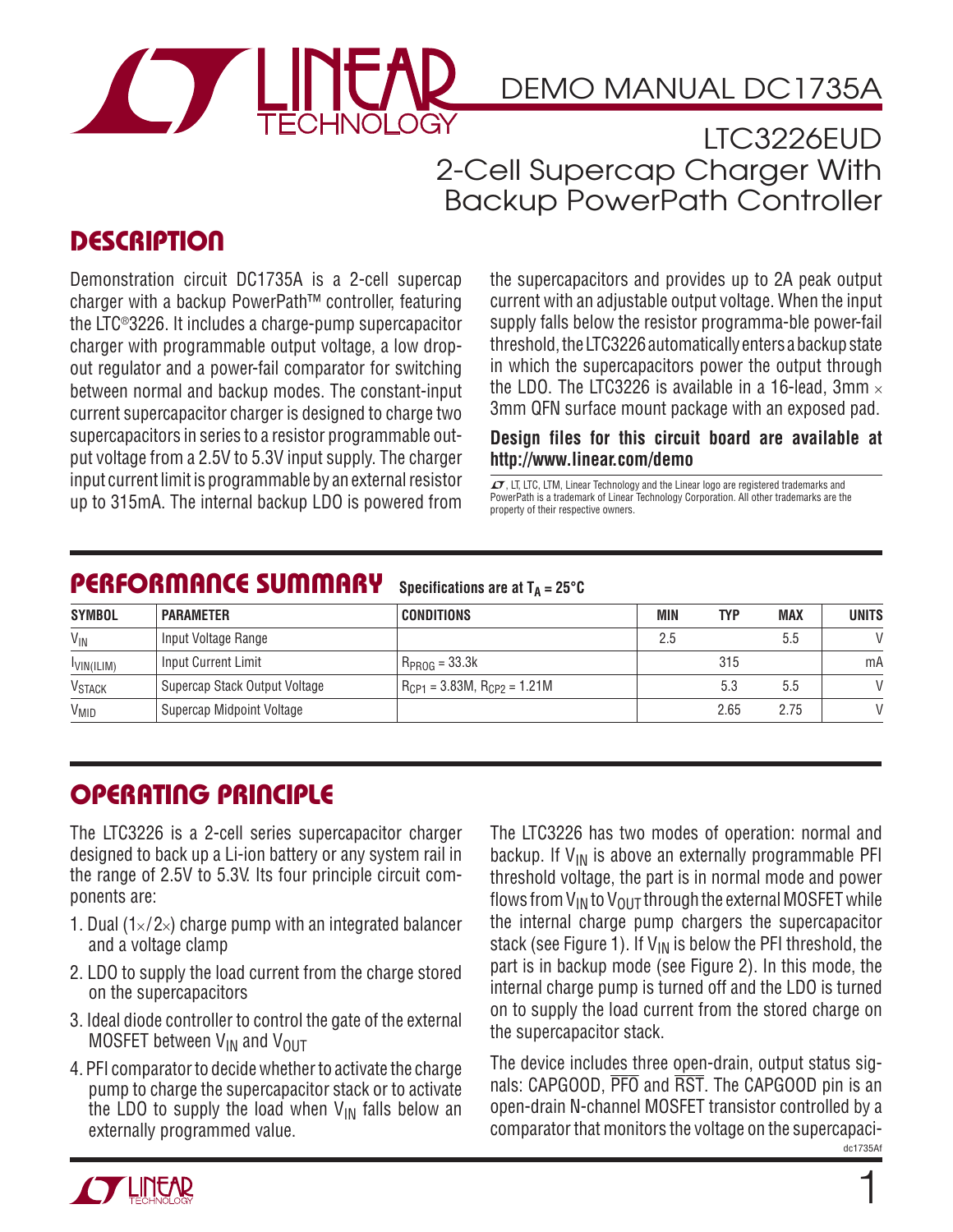# **OPERATING PRINCIPLE**

tor stack. This pin is pulled to ground until the CPO pin voltage rises within 7.5% of the programmed value. Once the CPO pin is above this threshold, the CAPGOOD pin goes high impedance. The output of the PFI comparator also drives the gate of an open-drain N-channel MOSFET to report the status via the PFO pin. In normal mode the PFO pin is high impedance, but in backup mode the pin is pulled down to ground. The LTC3226 contains a RESET



**Figure 1. Charge Profile with Equal Value Supercapacitors**

comparator which monitors  $V_{\text{OUT}}$  under all operating modes via the RST\_FB pin and reports the status via an open-drain NMPS transistor on the RST pin. At any time, if  $V_{\text{OUT}}$  falls below 7.5% from its programmed value, it pulls the RST pin low almost instantaneously.

However, on the rising edge, the comparator waits 290ms after  $V_{\text{OUT}}$  crosses the threshold voltage before making the RST high impedance.



**Figure 2. Normal-to-Backup Mode Switchover**

## **QUICK START PROCEDURE**

Refer to Figure 3 for the proper measurement equipment setup and jumper settings, and follow the procedure below.

NOTE. When measuring the input or output voltage ripple, care must be taken to avoid a long ground lead on the oscilloscope probe. Measure the input or output voltage ripple by touching the probe tip directly across the  $V_{IN}$ or  $V_{\text{OUT}}$  and GND terminals. See Figure 4 for the proper scope probe technique.

1. Initial jumper, power supply and load settings:

| $JP1 = EN$    | <b>Power Supply = <math>OFF</math></b>           |
|---------------|--------------------------------------------------|
| $JP2 = 110mA$ | $Load = Off$                                     |
| $JP3 = 110mA$ | <b>Pulse Generator = <math>\text{OFF}</math></b> |

- 2. Connect the power supply to the  $V_{IN}$  terminals, turn the power supply on, and increase the voltage to 2V while monitoring the input current. If the input current is less than 5mA, increase the voltage until the point at which  $\overline{PFO}$  goes high. Verify that  $V_{IN}$  is between 3.53V and 3.65V, the input current is approximately 320mA, the output voltage is approximately equal to the input voltage and the voltage on the CPO pin is rising.
- 3. Monitor the voltage on CPO and CAPGOOD. Verify that CAPGOOD goes high when CPO is at 4.6V and that CPO charges between 4.83V and 5.23V. Verify that  $V_{\text{MID}}$  is one-half of CPO. Verify that RST is high.



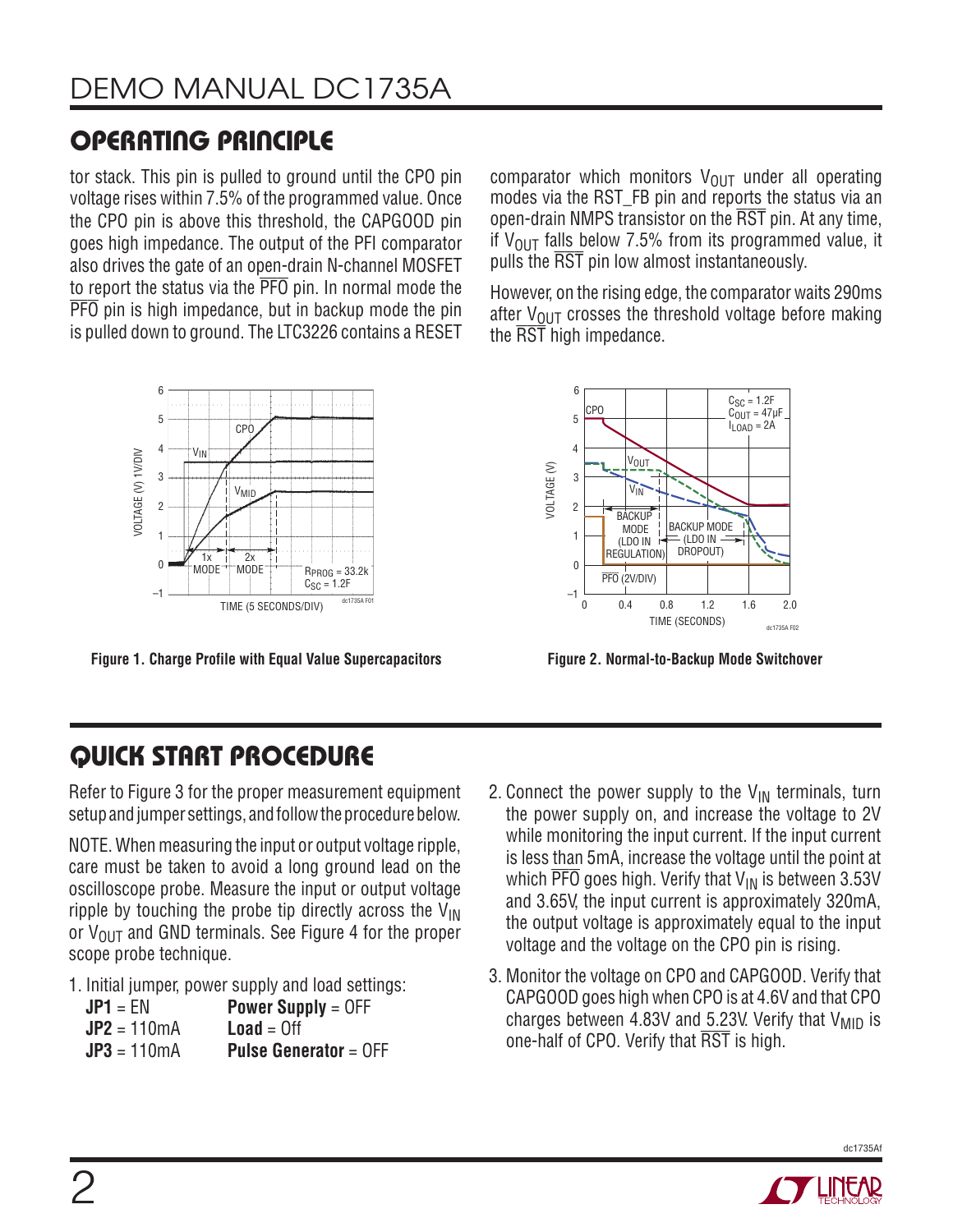## **QUICK START PROCEDURE**

- 4. Turn on the load and increase the current to 2A. Verify that  $V_{\text{OUT}}$  is within 50mV of  $V_{\text{IN}}$ .
- 5. Decrease the power supply to 3V and quickly observe that  $V_{\text{OUT}}$  is between 3.12V and 3.47V, PFI is low, RST is high and the voltage on CPO is falling. Increase  $V_{\text{IN}}$ to 3.6V and verify that the voltage on CPO starts to rise again. Let the voltage on CPO rise beyond where CAPGOOD goes high.
- 6. Turn off the power supply and observe that  $V_{\text{OUT}}$  remains between 3.12V and 3.47V for greater than 700ms, and that  $V_{\text{OUT}}$  then falls, tracking CPO until  $V_{\text{OUT}}$  reaches 2.4V. Verify that RST is low.
- 7. Disconnect the power supply from the  $V_{IN}$  terminals, turn down the voltage to 0V and connect the power supply between the CPO and ground terminals. Slowly increase the voltage to 5V and verify that  $V_{OUT}$  is between 3.12V and 3.47V. Increase the load on  $V_{OUT}$  to 1A. Set up the pulse generator for an output voltage peak of 10V, a pulse with 1ms pulse width and a period of 20ms. Connect the pulse generator to the pulse generator terminals and observe the transient response on the  $V_{\text{OUT}}$  terminals. Verify that the negative transition of  $V_{\text{OUT}}$  is less than 75mV and that it recovers within 100μs.



**Figure 3. Proper Measurement Equipment Setup for DC1735A**



**Figure 4. Measuring Input or Output Ripple**

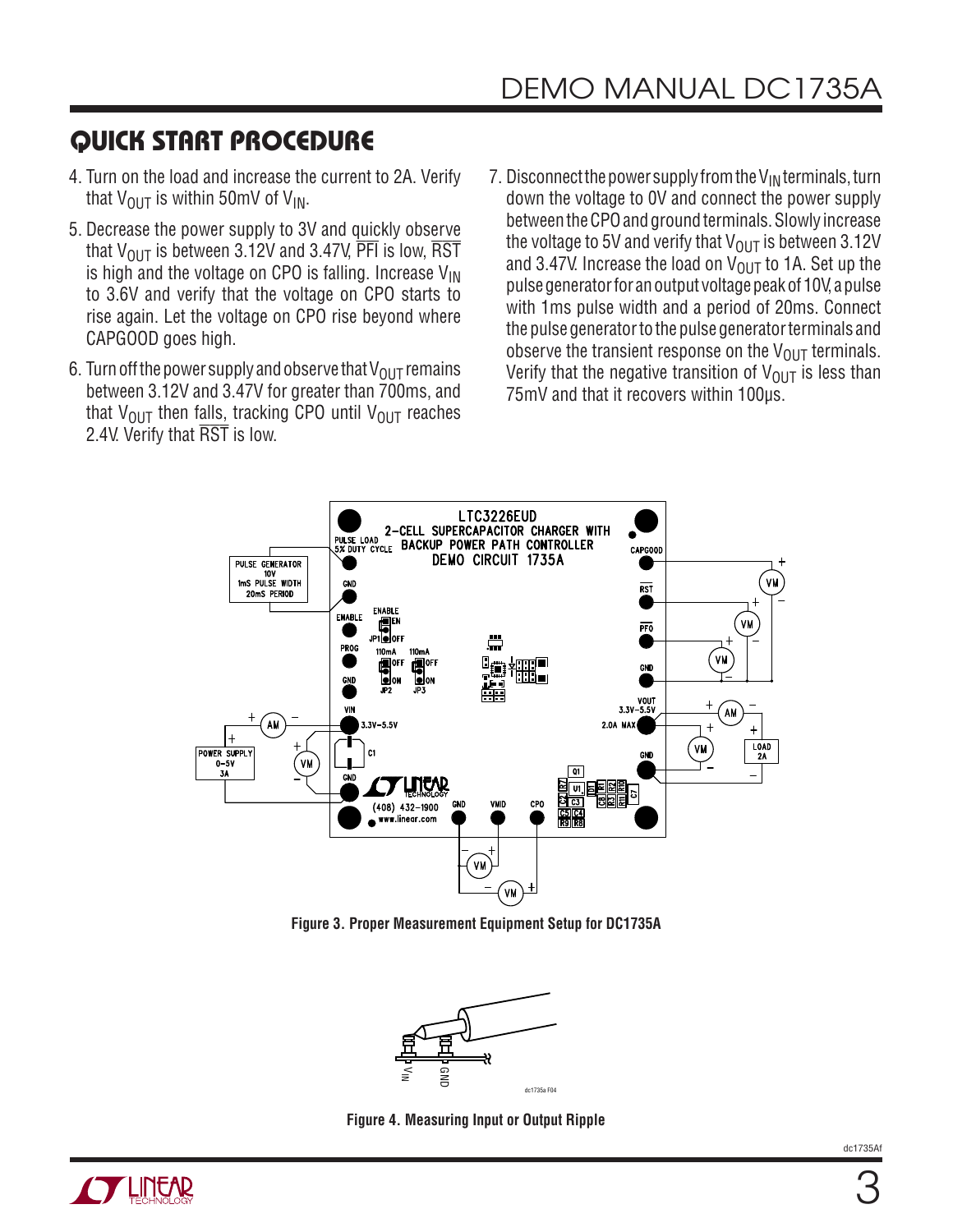# DEMO MANUAL DC1735A

### **PARTS LIST**

| <b>ITEM</b>                        | <b>QTY</b>     | <b>REFERENCE</b>                     | <b>PART DESCRIPTION</b>                                           | <b>MANUFACTURER/PART NUMBER</b> |  |  |  |  |
|------------------------------------|----------------|--------------------------------------|-------------------------------------------------------------------|---------------------------------|--|--|--|--|
| <b>Required Circuit Components</b> |                |                                      |                                                                   |                                 |  |  |  |  |
| 1                                  | 1              | C <sub>2</sub>                       | Cap., Chip, X5R, 4.7µF, 10%, 6.3V, 0603                           | Murata, GRM188R60J475KE19D      |  |  |  |  |
| $\overline{c}$                     | 1              | C <sub>3</sub>                       | Cap., Chip, X5R, 2.2µF, 20%, 10V, 0603                            | Murata, GRM188R61A225KE34D      |  |  |  |  |
| 3                                  | $\overline{2}$ | C4, C5                               | Cap., Chip, X7R, 0.1µF, 10%, 16V, 0402                            | Murata, GRM155R71C104KA88D      |  |  |  |  |
| 4                                  | 1              | C <sub>6</sub>                       | Supercap, 1.2µF, 5.5V, 39mm $\times$ 17mm                         | CAP-XX, HS230F                  |  |  |  |  |
| 5                                  | 1              | C <sub>7</sub>                       | Cap., Chip, X5R, 47µF, 20%, 6.3V, 1206                            | Murata, GRM31CR60J476ME19L      |  |  |  |  |
| $\overline{7}$                     | 1              | R <sub>2</sub>                       | Res., Chip, 210k, 1/16W, 1%, 0402                                 | Vishay, CRCW0402210KFKED        |  |  |  |  |
| 8                                  | 1              | R <sub>3</sub>                       | Res., Chip, 121k, 1/16W, 1%, 0402                                 | Vishay, CRCW0402121KFKED        |  |  |  |  |
| 9                                  | 1              | R <sub>7</sub>                       | Res., Chip, 100k, 1/16W, 1%, 0402                                 | Vishay, CRCW0402100KFKED        |  |  |  |  |
| 10                                 | 1              | R <sub>8</sub>                       | Res., Chip, 3.83M, 1/16W, 1%, 0402                                | Vishay, CRCW04023M83FKED        |  |  |  |  |
| 11                                 | 1              | R <sub>9</sub>                       | Res., Chip, 1.21M, 1/16W, 1%, 0402                                | Vishay, CRCW04021M21FKED        |  |  |  |  |
| 12                                 | 1              | R <sub>10</sub>                      | Res., Chip, 255k, 1/16W, 1%, 0402                                 | Vishay, CRCW0402255KFKED        |  |  |  |  |
| 13                                 | $\mathbf{1}$   | R11                                  | Res., Chip, 80.6k, 1/16W, 1%, 0402                                | Vishay, CRCW040280K6FKED        |  |  |  |  |
| 14                                 | 1              | Q1                                   | MOSFET, $-20$ V, 33m $\Omega$ , $-5.5$ A, SUPERSOT-6              | Fairchild, FDC604P              |  |  |  |  |
| 15                                 | $\mathbf{1}$   | U1                                   | 2-Cell Supercapacitor Charger with Backup<br>PowerPath Controller | Linear Technology, LTC3226EUD   |  |  |  |  |
|                                    |                | <b>Additional Circuit Components</b> |                                                                   |                                 |  |  |  |  |
| 1                                  | 1              | C1                                   | Cap., SMD, OSCON, 220µF, 20%, 6.3V,<br>$6.3$ mm $\times$ 6mm      | Sanyo, 6VPE220M                 |  |  |  |  |
| 2                                  | 0              | C8 (OPT)                             | Cap., Chip, 0402                                                  |                                 |  |  |  |  |
| 3                                  | 1              | D <sub>1</sub>                       | SMD, Switching Diode, SOD323                                      | Vishay, 1N4148WS-V-GS08         |  |  |  |  |
| 4                                  | 1              | R <sub>1</sub>                       | Res., Chip, 1M, 1/16W, 1%, 0402                                   | Vishay, CRCW04021M00FKED        |  |  |  |  |
| 5                                  | 1              | R <sub>4</sub>                       | Res., Chip, 10k, 1/16W, 1%, 0402                                  | Vishay, CRCW040210K0FKED        |  |  |  |  |
| 6                                  | 3              | R5, R6, R16                          | Res., Chip, 100k, 1/16W, 1%, 0402                                 | Vishay, CRCW0402100KFKED        |  |  |  |  |
| 7                                  | 3              | R12 to R14                           | Res., Chip, 475k, 1/16W, 1%, 0402                                 | Vishay, CRCW0402475KFKED        |  |  |  |  |
| 8                                  | $\mathbf{1}$   | R <sub>15</sub>                      | Res., Chip, 1k, 1/16W, 1%, 0402                                   | Vishay, CRCW04021K00FKED        |  |  |  |  |
| 9                                  | $\overline{2}$ | R17, R18                             | Res., Chip, 6.65Ω, 1/4W, 1%, 1206                                 | Vishay, CRCW12066R65FKED        |  |  |  |  |
| 10                                 | $\mathbf{1}$   | Q2                                   | MOSFET, 30V, 65mΩ, 3.5A, SOT-23                                   | Vishay, Si2306BDS               |  |  |  |  |
|                                    |                | <b>Hardware for Demo Board Only</b>  |                                                                   |                                 |  |  |  |  |
| 1                                  | 4              | E1, E2, E8, E9                       | Turret, 0.09 DIA                                                  | Mill-Max, 2501-2                |  |  |  |  |
| 2                                  | 12             | E3 to E7, E10 to E16                 | Turret, 0.061 DIA                                                 | Mill-Max, 2308-2                |  |  |  |  |
| 3                                  | 3              | JP1 to JP3                           | Header, 3 Pins, 2mm                                               | Samtec, TMM-103-02-L-S          |  |  |  |  |
| 4                                  | 3              | JP1 to JP3                           | Shunt 2mm                                                         | Samtec, 2SN-BK-G                |  |  |  |  |
| 5                                  | 4              |                                      | Stand-Off, Nylon, 0.375" Tall (Snap On)                           | Keystone, 8832 (Snap On)        |  |  |  |  |



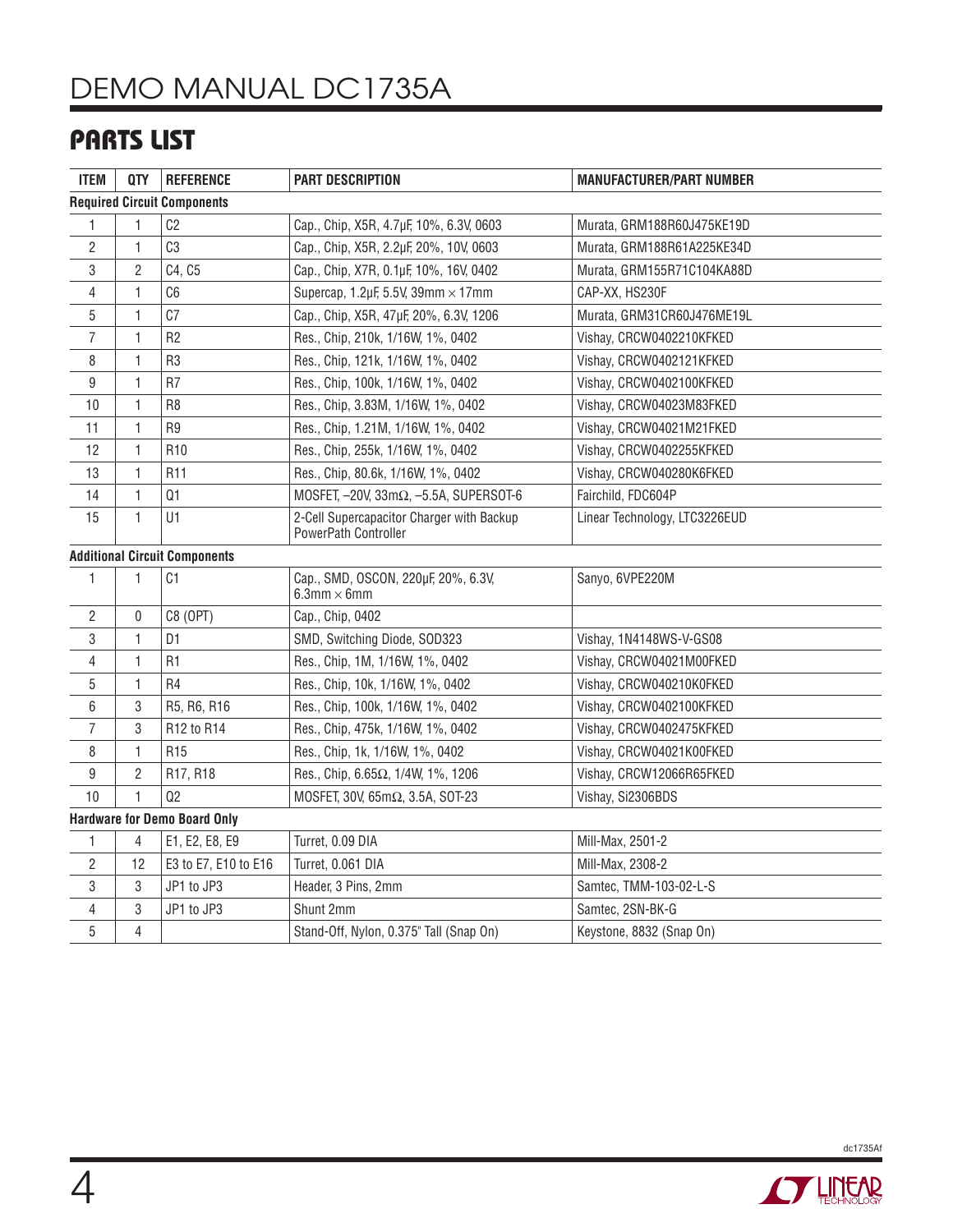Information furnished by Linear Technology Corporation is believed to be accurate and reliable. However, no responsibility is assumed for its use. Linear Technology Corporation makes no representation that the interconnection of its circuits as described herein will not infringe on existing patent rights.

#### **SCHEMATIC DIAGRAM**





**ANTENEAR**